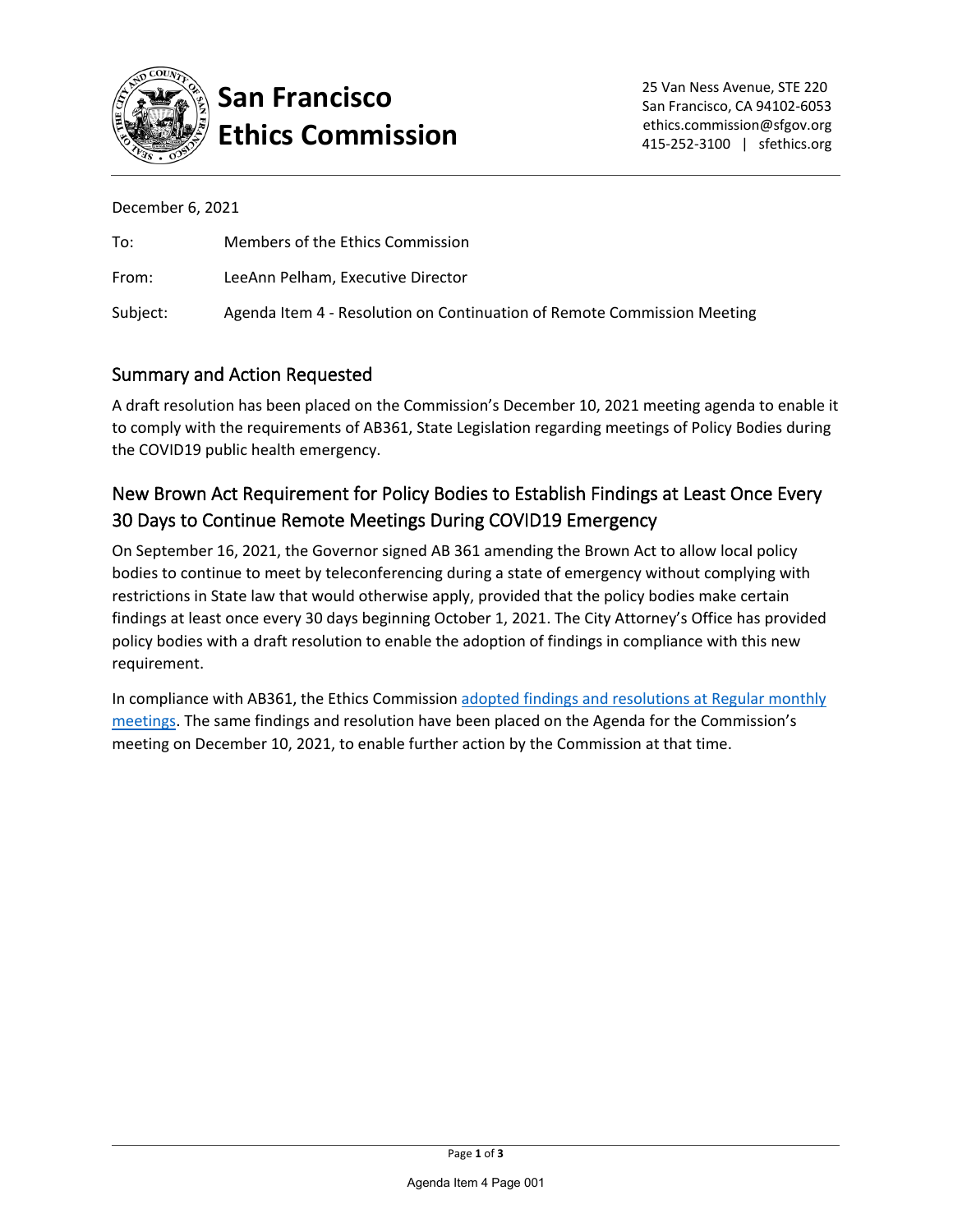### **San Francisco Ethics Commission**

# **RESOLUTION MAKING FINDINGS TO ALLOW TELECONFERENCED MEETINGS UNDER CALIFORNIA GOVERNMENT CODE SECTION 54953(e)**

WHEREAS, California Government Code Section 54953(e) empowers local policy bodies to convene by teleconferencing technology during a proclaimed state of emergency under the State Emergency Services Act so long as certain conditions are met; and

WHEREAS, In March, 2020, the Governor of the State of California proclaimed a state of emergency in California in connection with the Coronavirus Disease 2019 ("COVID-19") pandemic, and that state of emergency remains in effect; and

WHEREAS, In February 25, 2020, the Mayor of the City and County of San Francisco (the "City") declared a local emergency, and on March 6, 2020 the City's Health Officer declared a local health emergency, and both those declarations also remain in effect; and

WHEREAS, On March 11 and March 23, 2020, the Mayor issued emergency orders suspending select provisions of local law, including sections of the City Charter, that restrict teleconferencing by members of policy bodies; those orders remain in effect, so City law currently allows policy bodies to meet remotely if they comply with restrictions in State law regarding teleconference meetings; and

WHEREAS, On September 16, 2021, the Governor signed AB 361, a bill that amends the Brown Act to allow local policy bodies to continue to meet by teleconferencing during a state of emergency without complying with restrictions in State law that would otherwise apply, provided that the policy bodies make certain findings at least once every 30 days; and

WHEREAS, While federal, State, and local health officials emphasize the critical importance of vaccination and consistent mask-wearing to prevent the spread of COVID-19, the City's Health Officer has issued at least one order (Health Officer Order No. C19-07y, available online at [https://www.sfdph.org/healthorders\)](https://www.sfdph.org/healthorders) and one directive (Health Officer Directive No. 2020-33i, available online at [https://www.sfdph.org/directives\)](https://www.sfdph.org/directives) that continue to recommend measures to promote physical distancing and other social distancing measures, such as masking, in certain contexts; and

WHEREAS, The California Department of Industrial Relations Division of Occupational Safety and Health ("Cal/OSHA") has promulgated Section 3205 of Title 8 of the California Code of Regulations, which requires most employers in California, including in the City, to train and instruct employees about measures that can decrease the spread of COVID-19, including physical distancing and other social distancing measures; and

WHEREAS, Without limiting any requirements under applicable federal, state, or local pandemic-related rules, orders, or directives, the City's Department of Public Health, in coordination with the City's Health Officer, has advised that for group gatherings indoors, such as meetings of boards and commissions, people can increase safety and greatly reduce risks to the health and safety of attendees from COVID-19 by maximizing ventilation, wearing well-fitting masks (as required by Health Officer Order No. C19-07),